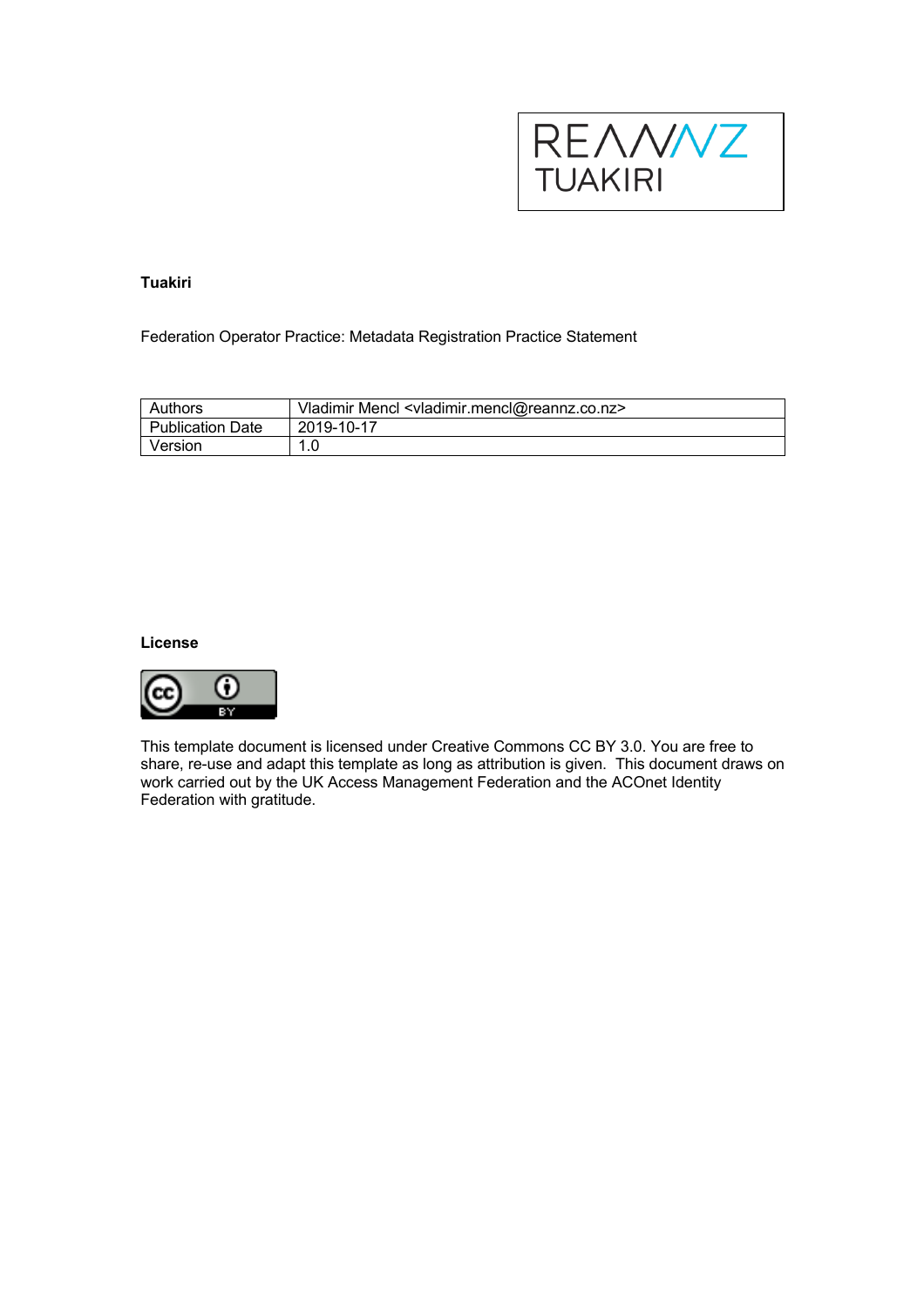# **Table of Contents**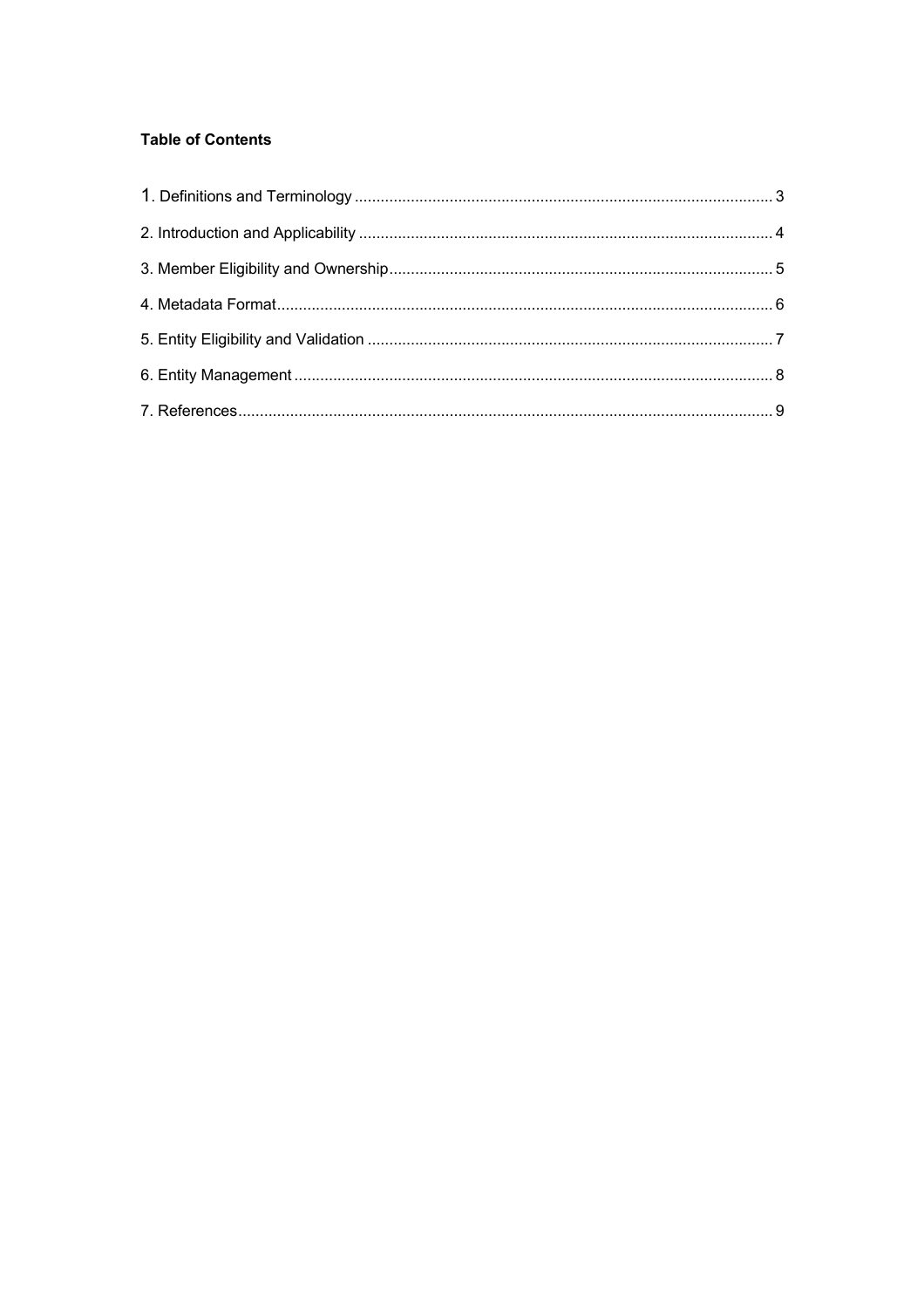## **1. Definitions and Terminology**

The key words "MUST", "MUST NOT", "REQUIRED", "SHALL", "SHALL NOT", "SHOULD", "SHOULD NOT", "RECOMMENDED", "MAY", and "OPTIONAL" in this document are to be interpreted as described in RFC 2119 [RFC2119].

The following definitions are used in this document:

| Federation                        | Identity Federation. An association of organisations that<br>come together to securely exchange information as<br>appropriate about their users and resources to enable<br>collaborations and transactions. |
|-----------------------------------|-------------------------------------------------------------------------------------------------------------------------------------------------------------------------------------------------------------|
| <b>Federation Member</b>          | An organisation that has joined the Federation by agreeing<br>to be bound by the Federation Rules.                                                                                                          |
| <b>Federation Operator</b>        | Organisation providing the infrastructure for<br>Authentication and Authorisation to Federation Members.                                                                                                    |
| <b>Federation Rules</b>           | A document describing the obligations, rights and<br>expectations of the federation members and the federation<br>Operator.                                                                                 |
| Entity                            | A discrete component that a member wishes to register and<br>describe in metadata. This is typically an Identity Provider<br>or Service Provider.                                                           |
| <b>Federation Registry</b>        | System used by the Federation Operator to register entity<br>metadata. This may be via a self-service tool or via other<br>manual processes.                                                                |
| <b>Registered Representatives</b> | Individuals authorised to act on behalf of the member.<br>These may take on different roles with different rights<br>attached to them.                                                                      |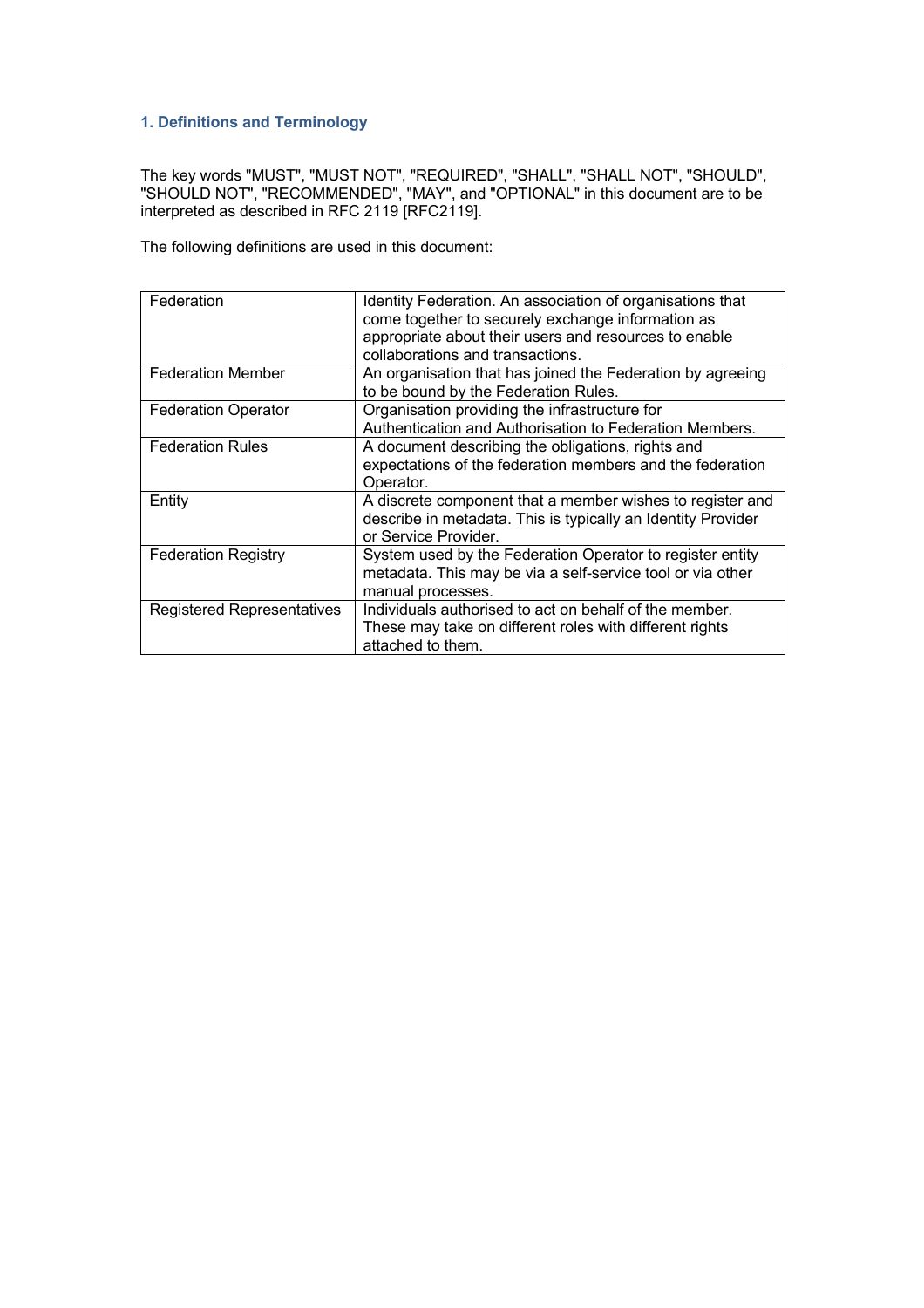### **2. Introduction and Applicability**

This document describes the metadata registration practices of the Federation Operator with effect from the publication date shown on the cover sheet. All new entity registrations performed on or after that date SHALL be processed as described here until the document is superseded.

This document SHALL be published on the Federation website at: https://tuakiri.ac.nz/documents/tuakiri-mrps-1.0.pdf Updates to the documentation SHALL be accurately reflected in entity metadata.

An entity that does not include a reference to a registration policy MUST be assumed to have been registered under an historic, undocumented registration practice regime. Requests to re-evaluate a given entity against a current MRPS MAY be made to the Federation helpdesk.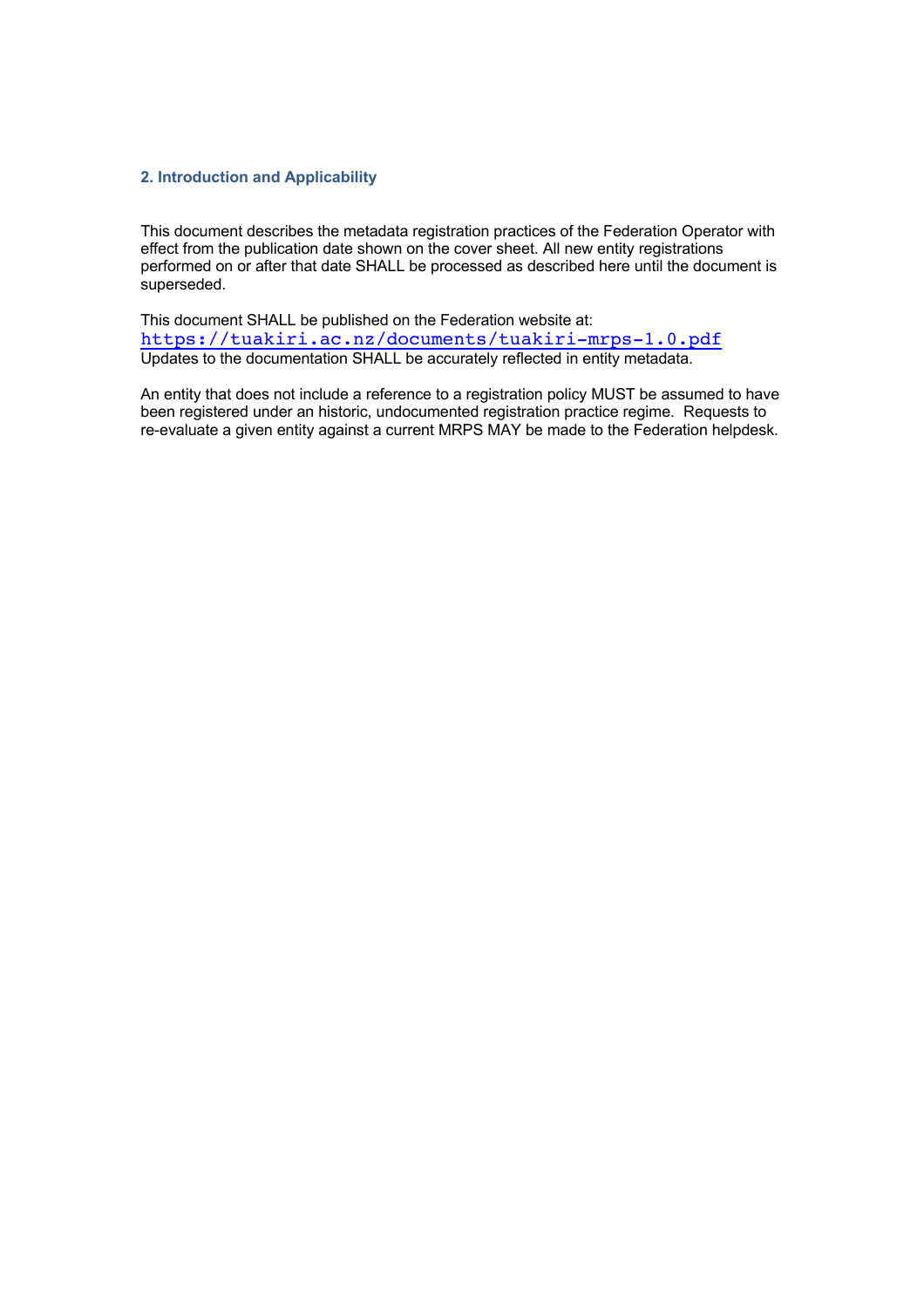#### **3. Member Eligibility and Ownership**

Members of the Federation are eligible to make use of the Federation Operator's registry to register entities. Registration requests from other sources SHALL NOT be accepted.

The procedure for becoming a member of the Federation is documented at: https://tuakiri.ac.nz/documents/Tuakiri-Rules-for-Participants-2019.pdf

The membership procedure verifies that the prospective member has legal capacity, and requires that all members enter into a contractual relationship with the Federation Operator by agreeing to the Federation policy. The Operator makes checks based on the legal name provided. The checks are conducted with a number of official databases, including:

- New Zealand Companies Register, https://companies-register.companiesoffice.govt.nz/
- Tertiary Education Commission, https://www.tec.govt.nz/
- New Zealand Qualifications Authority, https://www.nzqa.govt.nz/providers/index.do

The membership process also identifies and verifies Registered Representatives, who are permitted to act on behalf of the organisation in dealings with the Federation Operator. Verification is achieved by consulting the above resources, the organisation's on-line staff directory, or direct contact / prior relationship where applicable. .

The process also establishes a canonical name for the Federation member. The canonical name of a member MAY change during the membership period, for example as a result of corporate name changes or mergers. The member's canonical name is disclosed in the entity's SAML v2.0 <md:OrganizationName> element [SAML-Metadata-OS].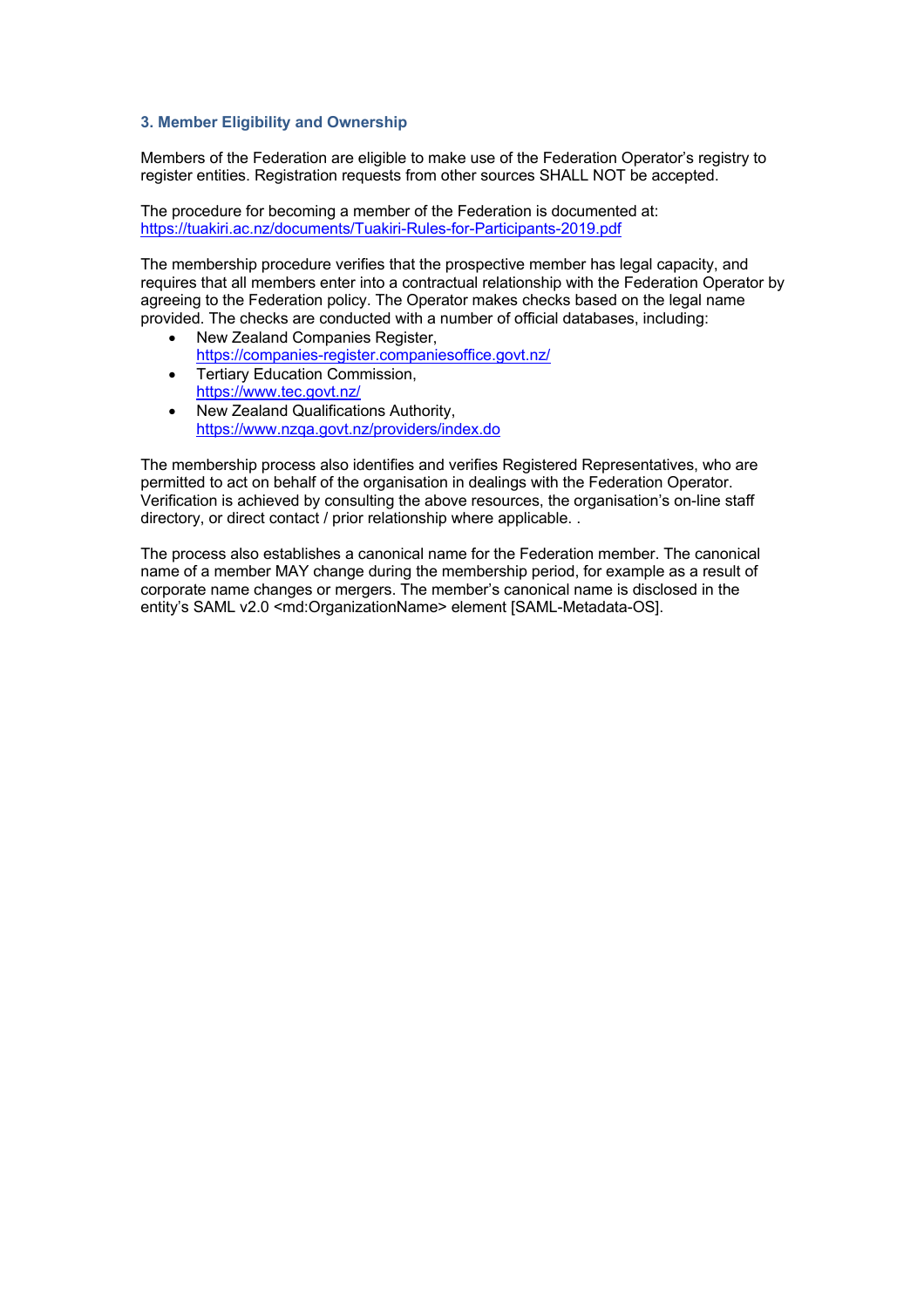#### **4. Metadata Format**

Metadata for all entities registered by the Federation Operator SHALL make use of the [SAML-Metadata-RPI-V1.0] metadata extension to indicate that the Federation Operator is the registrar for the entity and to detail the version of the MRPS statement that applies to the entity. The following is a non-normative example:

```
<mdrpi:RegistrationInfo
 registrationAuthority="https://tuakiri.ac.nz/"
 registrationInstant="2016-11-29T13:39:41Z">
  <mdrpi:RegistrationPolicy xml:lang="en"> 
      https://tuakiri.ac.nz/documents/tuakiri-mrps-1.0.pdf
  </mdrpi:RegistrationPolicy>
</mdrpi:RegistrationInfo>
```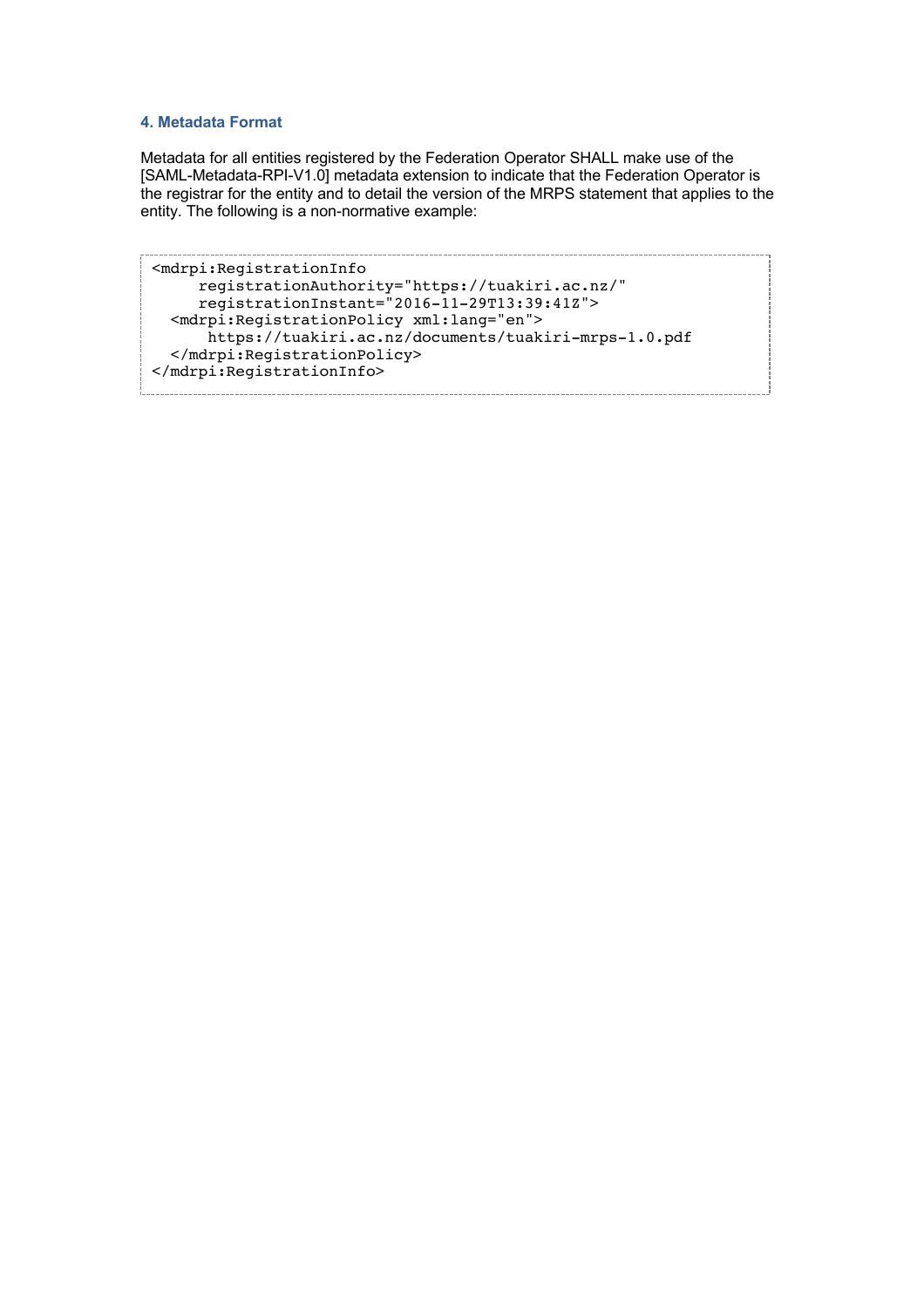## **5. Entity Eligibility and Validation**

### **5.1 Entity Registration**

The process by which a Federation member can register an entity is described at https://tuakiri.ac.nz/confluence/display/Tuakiri/Documentation (separate instructions for registering an Identity Provider and a Service Provider).

The Federation Operator SHALL verify the member's right to use particular domain names in relation to entityID attributes and, for Identity Provider entities, any scope elements.

The right to use a domain name SHALL be established in one of the following ways:

- A member's canonical name matches registrant information shown in WHOIS.
- A member MAY be granted the right to make use of a specific domain name through a permission letter from the domain owner on a per-entity basis. Permission SHALL NOT be regarded as including permission for the use of sub-domains.

#### **5.2 EntityID Format**

Values of the entityID attribute registered MUST be an absolute URI using the http, https or urn schemes.

https-scheme URIs are RECOMMENDED to all members.

http-scheme and https-scheme URIs used for entityID values MUST contain a host part whose value is a DNS domain.

#### **5.3 Scope Format**

For Identity Provider entities, scopes MUST be rooted in the DNS domain namespace, expressed in lowercase. Multiple scopes are allowed.

Regular expressions representing multiple scopes MAY be used, but all DNS domains covered by the expression SHALL be included in checks by the Federation Operator for the member's right to use those domains. For these checks to be achievable by the Federation Operator, the set of DNS domains covered by the regular expression MUST end with a domain under a public suffix – that is, a literal '.', followed by at least two DNS labels separated by literal '.' (representing a domain to be validated as "owned" by the entity owner), and ending with a '\$' anchor (e.g. (foo | bar)\.example\.com\$).

#### **5.4 Entity Validation**

On entity registration, the Federation Operator SHALL carry out entity validations checks. These checks include:

- Ensuring all required information is present in the metadata;
- Ensuring metadata is correctly formatted;
- Ensuring protocol endpoints are properly protected with TLS / SSL certificates.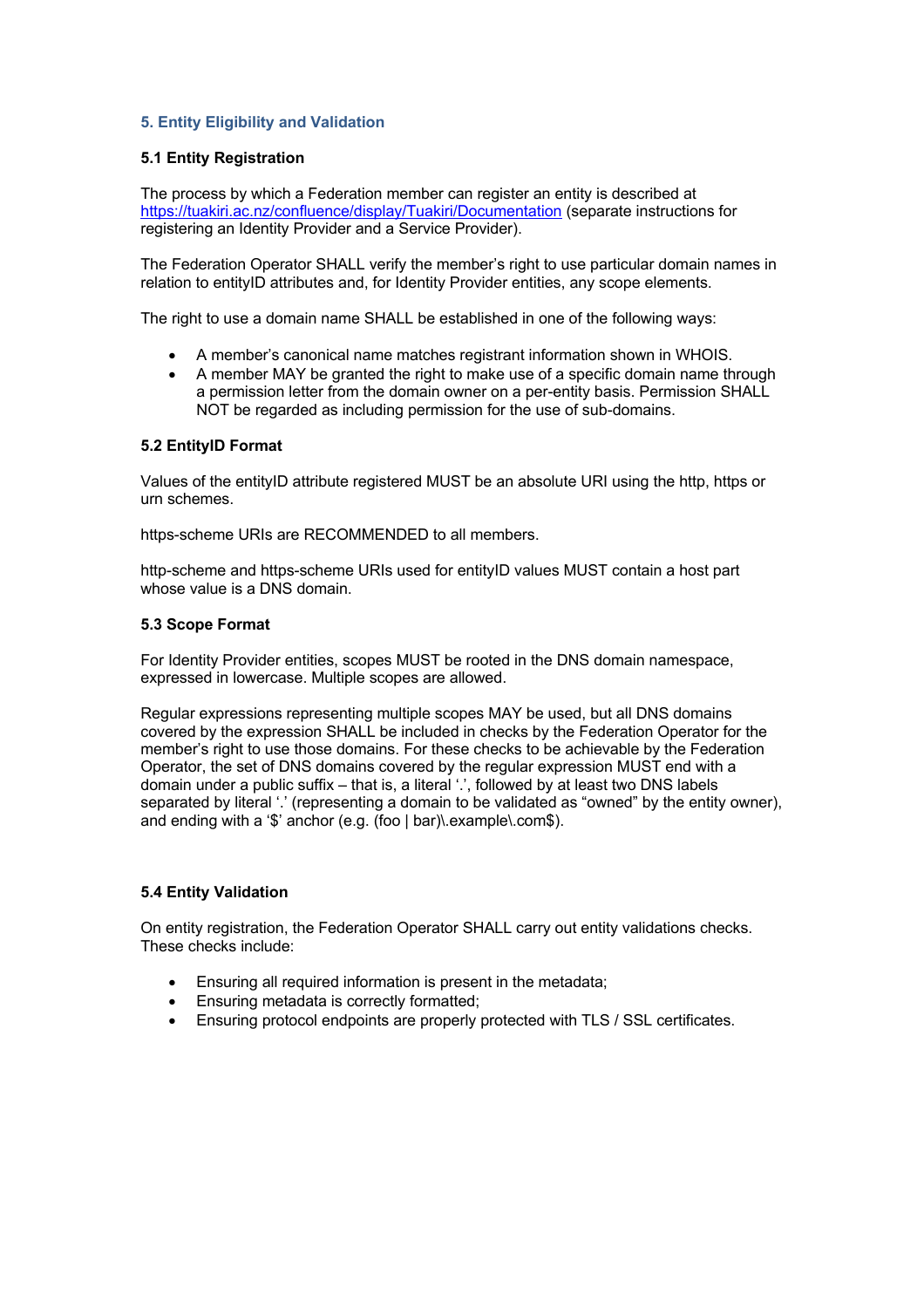### **6. Entity Management**

Once a member has joined the Federation any number of entities MAY be added, modified or removed by the organisation.

#### **6.1 Entity Change Requests**

Any request for entity addition, change or removal from Federation members needs to be communicated from or confirmed by their respective Registered Representatives.

Communication of change happens via the Federation Registry.

### **6.2 Unsolicited Entity Changes**

The Federation Operator may amend or modify the Federation metadata at any time in order to:

- Ensure the security and integrity of the metadata;
- Comply with interFederation agreements;
- Improve interoperability;
- Add value to the metadata.

Changes will be communicated to Registered Representatives for the entity.